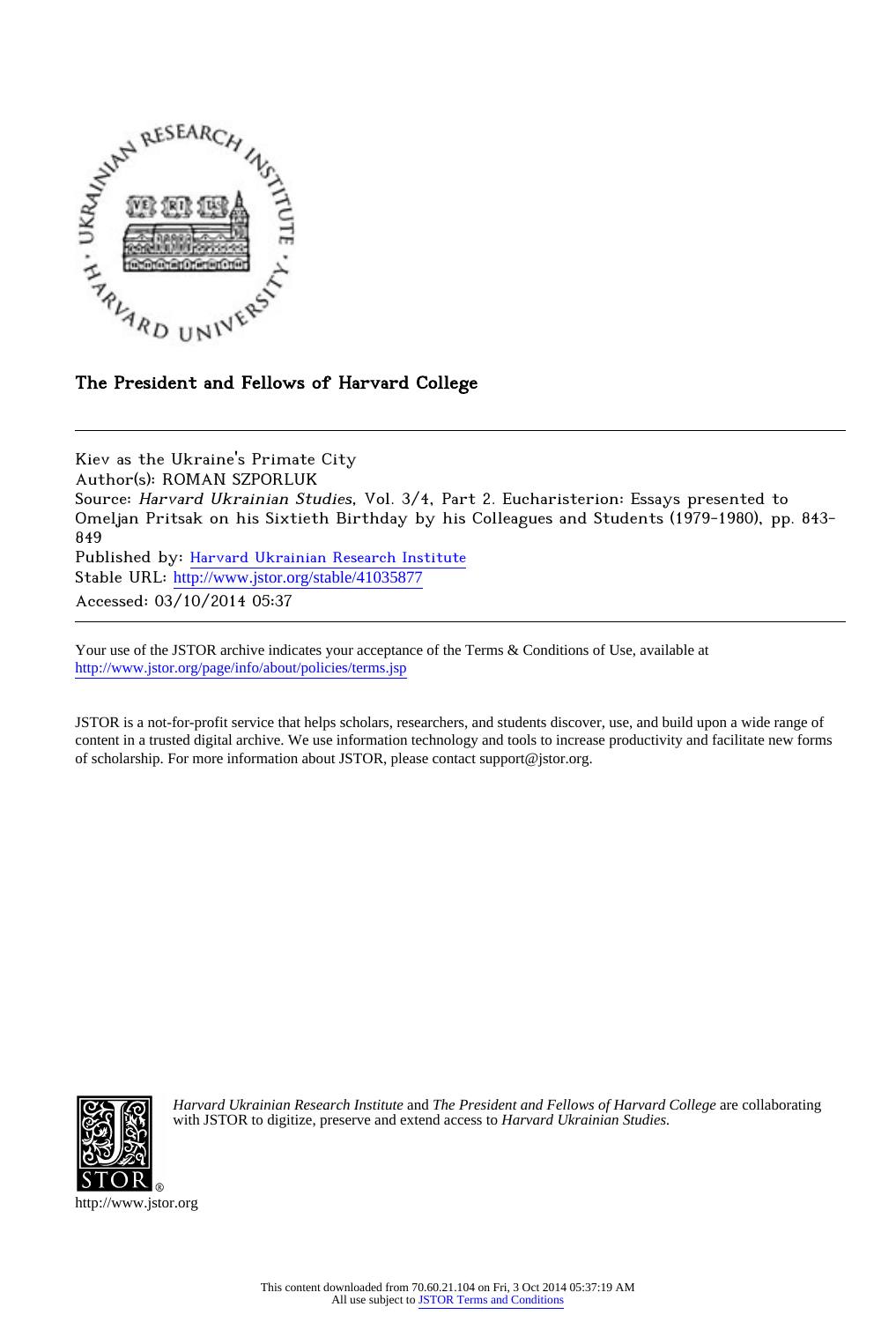## Kiev as the Ukraine's Primate City

#### ROMAN SZPORLUK

In his celebrated article entitled "The Law of the Primate City," the American geographer Mark Jefferson declared: "All over the world it is the Law of the Capitals that the largest city shall be supereminent, and not merely in size but in national influence."<sup>1</sup> Jefferson argued that its size gives the largest city "an impetus to grow that cannot affect any other city," causing it to draw away from all others not only in size, but also in character. Citing statistical evidence from many lands, Jefferson formulated a "primacy index" for measuring the degree to which capitals have succeeded in establishing their preeminence. He counted the values of the populations of a country's three largest cities as percentages of the value of the largest city. Thus, for example, in Austria the primacy index was reflected in the relationship " $100 - 8 - 6$ ," in which 100 represented Vienna (population of 1,874,000), and the next two numbers represented Graz (153,000) and Linz (109,000), respectively. In this way Austria was shown to be a highly integrated state, whereas Italy, with an index of  $100 - 96 - 75$ , was shown to be lacking in unity. (Rome's population in 1936 was 1,156,000; Milan's 1,116,000; and that of Naples, 866,000.)2

Jefferson was clearly aware that certain primate cities lose their status while other cities achieve it, but he did not offer any explanation why this was so. He acknowledged that in 1914, Naples, not Rome, was Italy's largest and therefore, on his terms, primate city, and in measuring primacy as of 1914 he assessed Milan's and Rome's standing in relation to Naples. (Naples was 100, Milan 96, and Rome 85.) By 1936, Rome and Naples had changed places, but, in Jefferson's view, Italian unity had not really increased: the new primate city, Rome, was about as strong in relation to Naples and Milan as the old primate city, Naples, had been in relation to Milan and Rome twenty years earlier.3 Admittedly, Jefferson

<sup>&</sup>lt;sup>1</sup> Mark Jefferson, "The Law of the Primate City," *Geographical Review* 29 (1939):<br>227.

<sup>2</sup> Jefferson, "Law," p. 228.

<sup>3</sup> Jefferson, "Law," p. 232.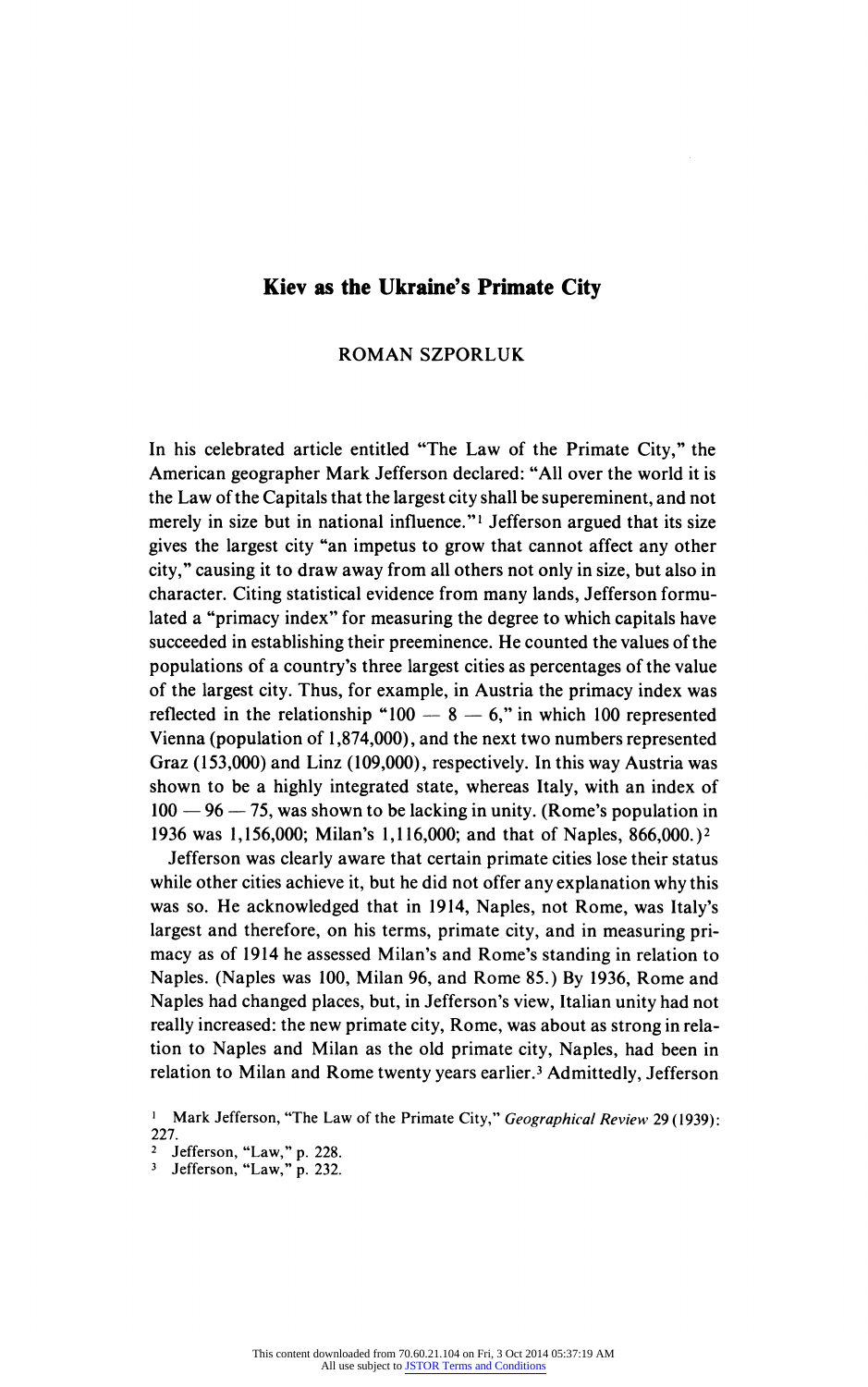said he expected Rome now to increase further the ascendancy that it had first achieved in 1931 by becoming Italy's largest city, but he did not say why he expected this. A historian could have pointed out that Rome owed its victory of 1931 to the political decision made in 1870, which gave it the rank of a capital city. That decision had nothing to do with Rome's size, but it had everything to do with Rome's historical image and status. When Rome finally became Italy's largest city, demographic reality was made to conform to historical ideal, for ideally Rome had always been Italy's primate city.

Jefferson's neglect of the political factor is revealed in another facet of his thesis: the assumption that the primate city is not simply the most populous, but also the one which "expresses the national disposition more completely than any other city.... Primacy of a leading city is  $\dots$  an earmark of intense nationalism."4 This geographic onesidedness led the author to see in Austria and Vienna the most convincing demonstration of his thesis  $-$  a strange claim to make at any time, but especially so in the 1930s.

It is pointless to dwell on Jefferson's limitations. Despite them, the thesis he presented has proved to be stimulating and fruitful, and his article is read today, decades after its first publication. Let us take up, then, a theme Jefferson suggested but did not care to develop and explore: the problem of the primate city of a nation that lacks political independence. How is such a nation's "ideal capital" related to the actually existing largest or primate city in its ethnic homeland? Modernday Ukraine offers an excellent case study for the exploration of such duality between the actual and the ideal.

At the close of the nineteenth century, when the first modern census in the Ukraine under the Russian Empire took place, Odessa emerged as the largest city located in Ukrainian ethnic territory. Kiev, at some distance behind, came in second. The actual figures (rounded off to the nearest thousand) for the largest cities were:

| Odessa          | 404 |
|-----------------|-----|
| Kiev            | 248 |
| Kharkiv         | 174 |
| Lviv            | 160 |
| Dnipropetrovs'k | 113 |
| Mykolaiv        | 92  |

4 Jefferson, "Law," p. 231.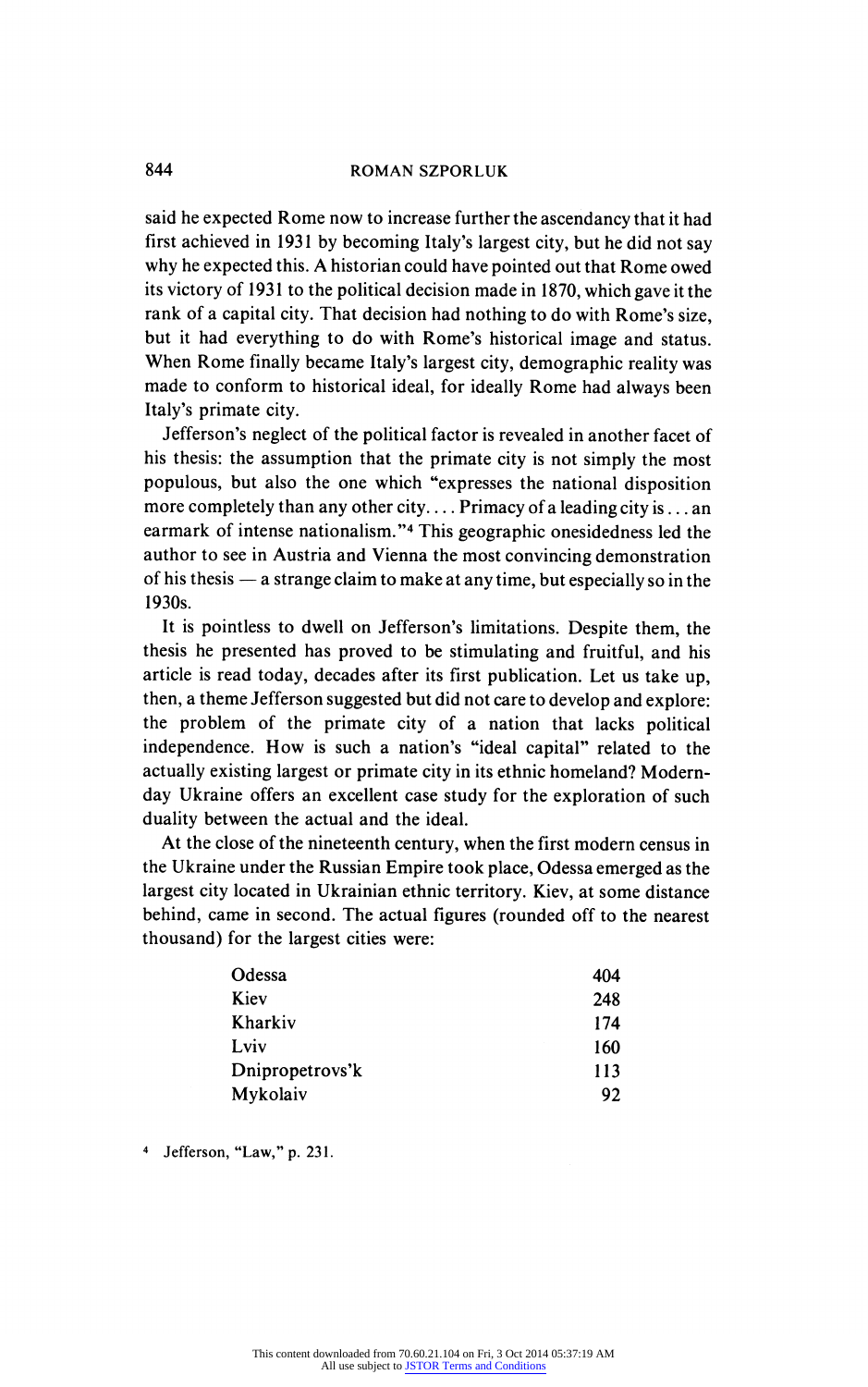| 68 |
|----|
| 66 |
| 63 |
| 61 |
| 59 |
| 54 |
|    |

Source: Chauncy D. Harris, Cities of the Soviet Union (Chicago, 1970), table 27, p. 256ff. Note: Katerynoslav and Ielysavethrad were the names of Dnipropetrovs'k and Kirovohrad, respectively, in 1897.

This list includes not only the ten largest Ukrainian cities in the Russian Empire, but also two cities located in the Austrian Empire  $-$  Lviv and Chernivtsi, the respective capitals of Galicia and Bukovyna, ethnically mixed crownlands whose capitals were located in the predominantly Ukrainian portions of those two provinces.

Following the Jefferson formula, we assign to Odessa the value of 100, and, correspondingly, those of 61 and 43 to Kiev and Kharkiv, respectively. Since the sum of values for Kiev and Kharkiv barely exceeded the value assigned to Odessa alone, it would seem that the Ukraine had a fairly strong primate city, certainly a stronger one than Italy had in 1914. But it does not take much political or historical wisdom to see that this index cannot serve as an indicator of the strength of Ukrainian nationalism. Nor does it reflect the actual hierarchical relationship among the Ukrainian cities of the time. The city of Odessa, ranking third in size in the Russian Empire, owed its growth to being an imperial commercial and transportation center, not to performing any specifically Ukrainian economic function. As for its role in Ukrainian nationalism, suffice it to say that in 1897 only 9.4 percent of Odessa's populace considered itself Ukrainian by nationality. In fact, except for Mykolaiv, where Ukrainians were even less numerous (8.5 percent), Odessa had the lowest share of Ukrainians among the ten or twelve largest cities in the Ukrainian ethnic homeland. There was only one major city situated in ethnic Ukrainian territory that had a Ukrainian majority in 1897: this was Poltava, ranking tenth in size among Ukrainian cities in the Russian Ukraine alone and twelfth if those under Austria are included.<sup>5</sup>

<sup>&</sup>lt;sup>5</sup> For the ethnic composition of Ukrainian cities in the Russian Empire, see Pervaia vseobshchaia perepis' naseleniia Rossiiskoi imperii 1897 g., 89 vols. (St. Petersburg, 1899–1905). Data quoted here are taken from table 2, "Ethnic Composition of [the] Ten Largest Ukrainian Cities, 1897," in Steven L. Guthier, "The Popular Base of Ukrainian Nationalism in 1917," Slavic Review 38 (1979): 41.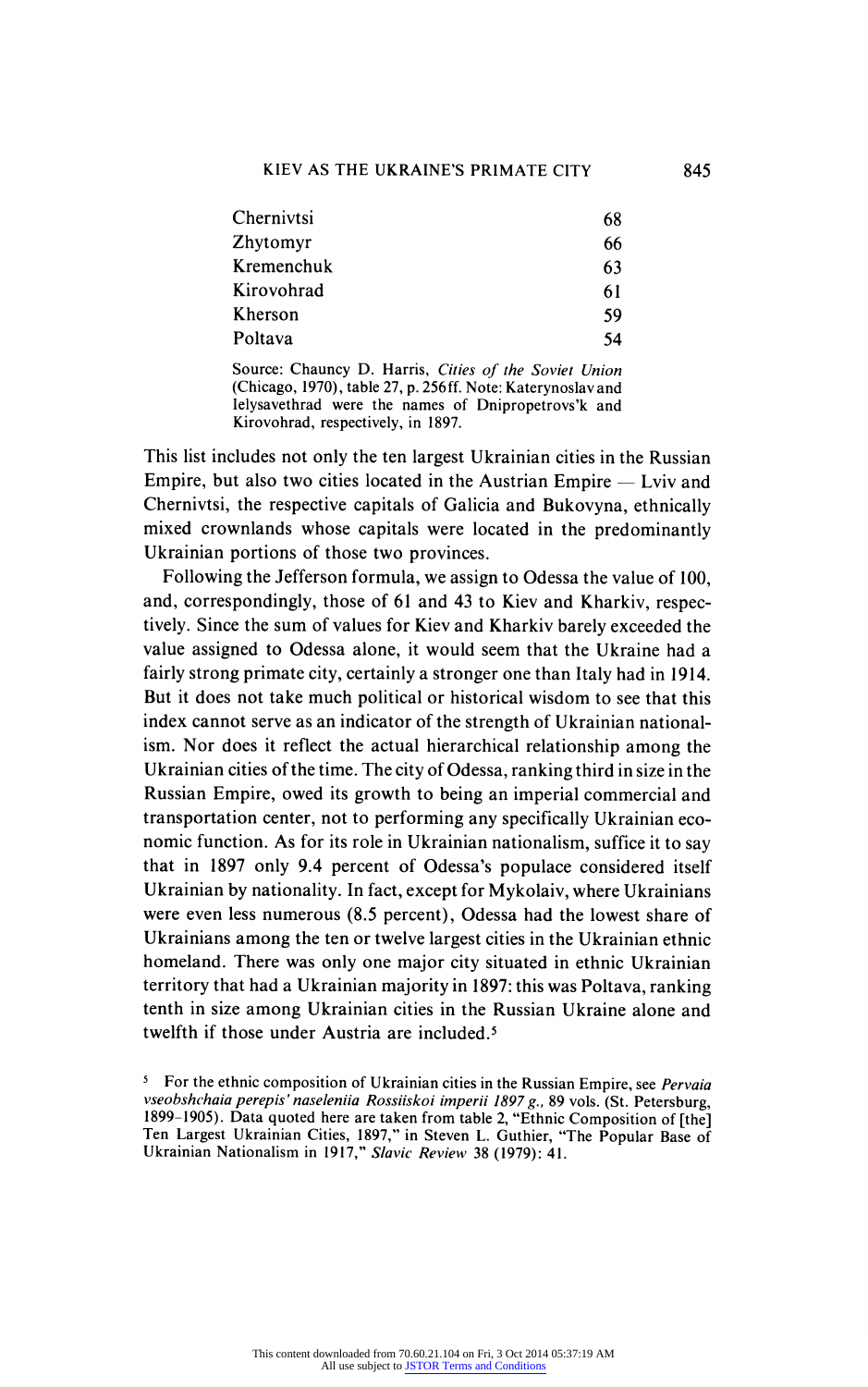#### 846 ROMAN SZPORLUK

This fact, supported by the discovery that no other major city had a population more than 30 percent Ukrainian, reveals a significant feature of nineteenth-century economic developments such as urbanization and industrialization in the Ukraine. The most rapid economic growth took place in those parts of the Ukraine, such as the south and the east, where Ukrainians were relatively weak and which lay outside the historic "core area" of the Ukrainian nationality. Simultaneously, the traditional center of the Ukraine, Kiev, and such smaller cities as Poltava and Chernihiv found themselves side-tracked in the process. One of the consequences of this dichotomy was the pressure for Russification of Ukrainians moving to, or living in, the rapidly growing urban centers. The most drastic case in point was Odessa.<sup>6</sup>

For reasons that cannot be discussed here, the political center of modern Ukrainian organized life was formed in Lviv, on the western periphery of the Ukrainian ethnic homeland, just at the time that its economic centers were developing along the southern and eastern peripheries. Lviv played an exceptional role in Ukrainian politics and culture, but it could not assume the function of an all-Ukrainian capital. As a result, Ukrainian developments, as we can see, followed a pattern quite different from what the Czechs or the Poles experienced in the nineteenth century. Both Prague and Warsaw, located as they were in the core areas of their respective nations and both enjoying the status and prestige of historical capitals, became, under the impact of capitalism, major industrial, financial, and transportation centers, while at the same time functioning as centers of their national movements. In consequence, they helped modernize the Czech and Polish peoples without fostering their denationalization. In the Ukraine such centers did not overlap: commerce and transport were concentrated in Odessa; Kharkiv and Katerynoslav led in industry; and Lviv was the center stage of political and cultural activity. Kiev, meanwhile, was the Ukraine's ideal capital, its primate city in pectore, deriving status from the past, when it was the great capital during the Kievan period of Ukrainian history.

Where did Kiev stand in terms of the Jefferson formula, modified, however, to recognize a nation's spiritual capital as its primate city, regardless of that city's actual size? As could be expected, Kiev did not emerge as a strong center: to its 100 points, Odessa registered 163 and Kharkiv, 70. Combined, these two cities exceeded Kiev's population two and one-third

<sup>6</sup> Patricia Herlihy, "The Ethnic Composition of the City of Odessa in the Nineteenth Century," Harvard Ukrainian Studies 1, no. 1 (1977): 53-78.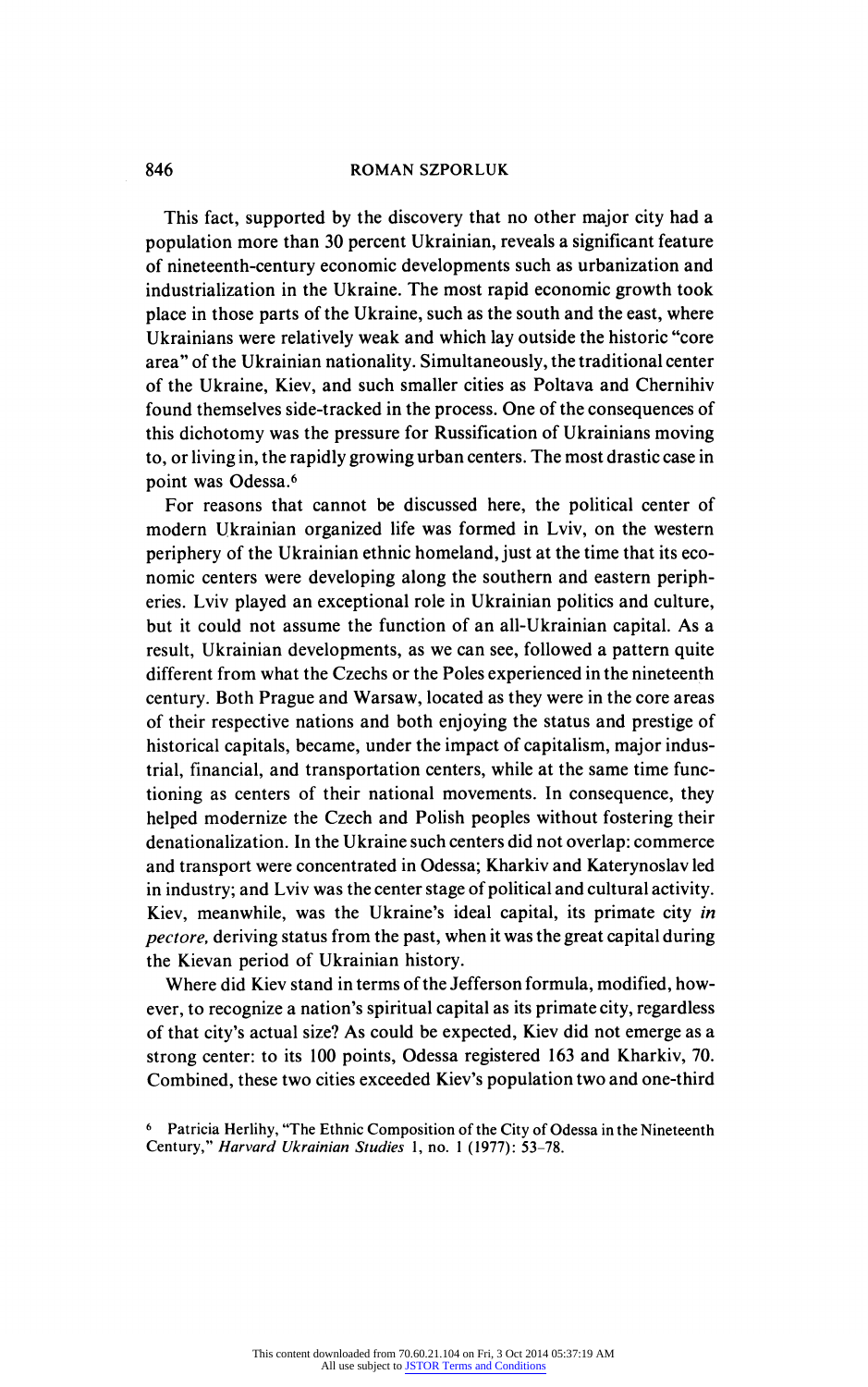times. Clearly, Kiev was no capital to them. Obviously, the Ukraine was less integrated in 1897 than Italy was in 1914, a conclusion that one somehow senses to be correct without recourse to arithmetic.

The format of this essay does not allow a discussion of the political events of twentieth-century Ukrainian history in terms of the role of primate cities or the urban hierarchy in the Ukraine. It is obvious, for example, and has been noted by historians that during the Ukrainian Revolution, the Ukrainians were handicapped not only by an overall weakness in the cities, but also by the fact that their center, Kiev, lacked a clear position of primacy in relation to Kharkiv, Katerynoslav, or Odessa. The Soviets also encountered difficulties in the Ukraine that were due to lack of communication between their regional groups in the east, the south, and the west. The Bolsheviks of Kharkiv and Katerynoslav, for example, refused to recognize the claims of those in Kiev to organize an all-Ukrainian Bolshevik network. Instead, each regional center preferred to communicate directly with Petrograd and then Moscow.7 After the revolution and civil war, the government of the Ukrainian Soviet Socialist Republic established its seat in Kharkiv. It was not until 1934 that the capital was moved to Kiev, where Ukrainian national governments had been located in the post-1917 period. For consistency's sake, however, let us consider Kiev the Ukraine's capital city throughout the post-revolutionary era.

The census of 1926 revealed that Kiev had become the actual number one city in the Ukraine. Its population was 514,000, compared with Odessa's 421,000 and Kharkiv's 417,000.8 On Jefferson's index we register a definite strengthening in Kiev's position: with Kiev valued as 100, we get 82 for Odessa and 81 for Kharkiv. By 1939, when the next census was taken and when Kiev had already functioned for several years as the capital of the Ukrainian SSR, its relative strength had declined, reflect-

<sup>7</sup> As examples of scholarly works in which these problems are discussed, see Jurij Borys, The Russian Communist Party and the Sovietization of Ukraine (Stockholm, 1960); Arthur E. Adams, Bolsheviks in the Ukraine: The Second Campaign, 1918- 1919 (New Haven and London, 1963), p. 328; Yaroslav Bilinsky, "The Communist Take-over of the Ukraine," in Taras Hunczak, ed., The Ukraine, 1917-1921: A Study in Revolution (Cambridge, Mass., 1977), pp. 104-127; and S. M. Korolivs'kyi, M. Á. Rubach, and N. I. Suprunenko, Pobeda Sovetskoi vlastina Ukraine (Moscow, 1967), pp. 33-34.

Chauncy D. Harris, Cities of the Soviet Union: Studies in Their Functions, Size, Density, and Growth (Chicago, 1970), p. 256. Harris provides a wealth of data concerning cities and towns of the Soviet Union, including many in the Ukraine. See also Iu. I. Pitiurenko, Rozvytok mist i mis'ke rozselennia v Ukrains'kii RSR (Kiev, 1972), p. 121, which contains atable giving the population growth of the eight largest Ukrainian cities (as of 1970) from 1897 to 1970.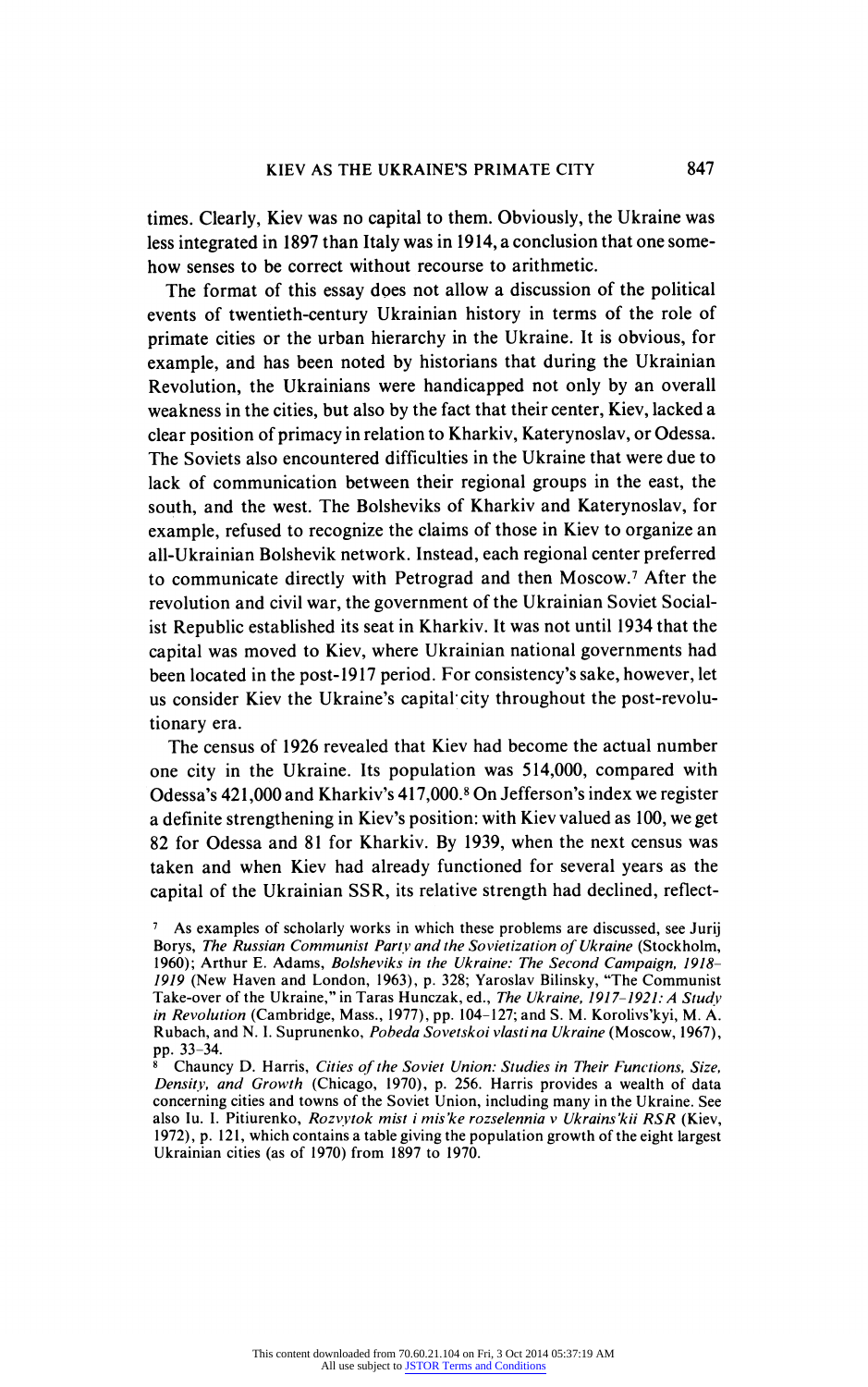#### 848 ROMAN SZPORLUK

ing, no doubt, the intensive urbanization and industrialization drive in the east and southeast of the Ukraine and a corresponding neglect of the central and western areas. Kiev and Kharkiv were almost equal in size in 1939: the former had a population of 847,000, and the latter, that of 833,000, which gave Kharkiv 98 points against Kiev's 100. Third place was held by Odessa (602,000), with 71 points.<sup>9</sup> One can speculate that but for the transfer of the capital to Kiev in 1934, which brought with it an influx of thousands of officials and an expansion in housing and service construction, Kharkiv would have surpassed Kiev in size by 1939.

The Second World War brought immense population changes to the Ukraine. One consequence was an expansion of the Ukrainian SSR to the west. This transformed the geopolitical position of Kiev, giving it a more central location in the Ukraine. When the first postwar census was taken in 1959  $-$  unusually late, one might add  $-$  it showed Kiev with a population of 1,1 10,000, followed by Kharkiv with 953,000, and, in third place, Donets'k with 708,000. Kharkiv represented 86 percent of the value of Kiev, and Donets'k, 64 percent; together, the two had a population 50 percent larger than Kiev's, but, relatively, Kiev had improved its position by 19 points. By 1970, third place was taken by Odessa (population 892,000) which just beat Donets'k (879,000), now number four. Kharkiv was safely in the number two position (1,223,000), and Kiev had forged ahead (1, 632,000). 10 By then Kharkiv had 75 percent and Odessa had 55 percent of Kiev's population, and Kiev had further strengthened its lead by 20 points. The most recent census, taken in January 1979, shows Kiev continuing its surge forward. Its population has passed the two million mark (2,144,000), whereas Kharkiv has yet to reach 1.5 million (1,444,000). Dnipropetrovs'k held third place in 1979 (1,066,000), thanks to administrative annexations carried out in 1978: without them it would have remained behind Odessa, which had 1,046,000 inhabitants in 1979 and was thus number four. (Donets'k slipped to fifth place, although it has continued to grow and had  $1,021,000$  people.)<sup>11</sup> In percentages of Kiev's population, Kharkiv had 67, and Dnipropetrovs'k had 50. Odessa, which in 1897 was so much larger than Kiev, in 1979 had less than half of Kiev's population.

<sup>&</sup>lt;sup>9</sup> Harris, Cities, p. 256, and Pitiurenko, Rozvytok, p. 121.

<sup>&</sup>lt;sup>10</sup> For both the 1959 and the 1970 censuses, see Itogi Vsesoiuznoi perepisi naseleniia 1970 goda, vol. 1 (Moscow, 1972), pp. 43-49. This source gives adjusted figures for Ukrainian cities in 1959, by taking into account administrative annexations carried out after 1959 and omitted from the publication of 1959 returns during the 1960s.

<sup>11 &</sup>quot;Pro poperedni pidsumky Vsesoiuznoho perepysu naselennia 1979 roku po Ukrains'kii RSR," Radians'ka Ukraina, 25 April 1979, p. 3.